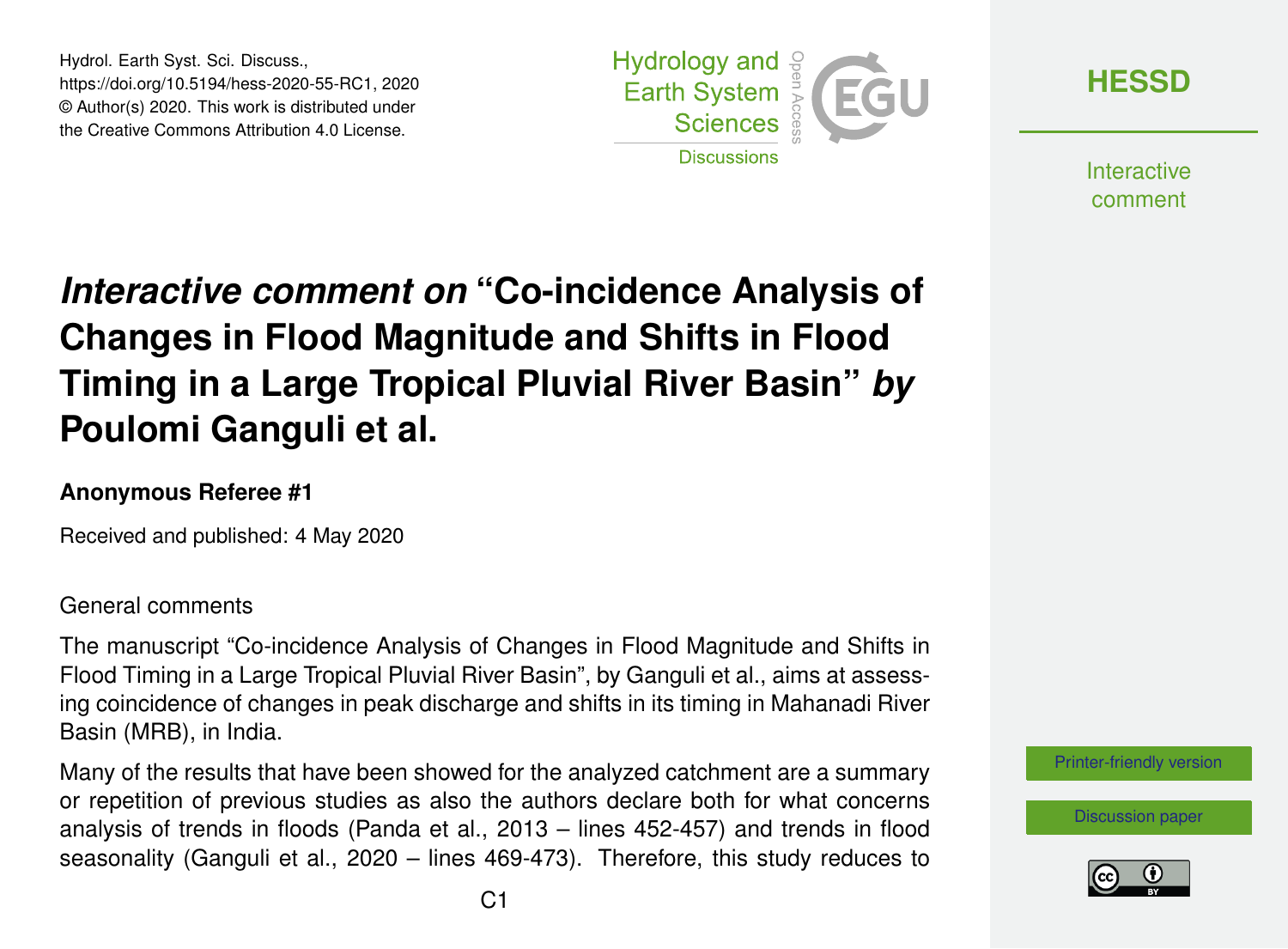a qualitative comparison between the two trends by introducing some explanatory hypothesis and contextualizing the finding of previous studies.

The language is fluent and precise. Scientific content and methods as well as overall presentation of the results are very good but the main problem, according to my opinion, is the poor degree of novelty of the tools, data and findings. Moreover, I strongly believe that the novel content is insufficient for the relevance of the journal. The results are presented with significant details and systematic approach. The authors made a great effort for motivating the few innovative results and study, for this reason the reading is very interesting but the paper resemblances a review paper in many paragraphs and still appears bare for what concerns new contents. Therefore, I invite authors to continue their fascinating research on the topic and to include in a future comprehensive version of the paper a supportive analysis for the new findings that can motivate the interest of the readers. For instance, I am referring to the role of catchment processes or trends in precipitation extremes for motivating the observed coincidence of trends in peak discharge and persistence in its timing.

#### Specific comments

I suggest changing the 3-D plot in Figure 3 in a 2-D plot to improve its readability: may be different colors and markers just help to quantify the statistics.

Line 216: typesetting error

References

Ganguli, P., Nandamuri, Y.R., and Chatterjee, C.: Analysis of Persistence in the Flood Timing and the Role of Catchment Wetness on Flood Generation in a Large River Basin in India. Theoretical and Applied Climatology, 139, 373-388, 2020.

Panda, D.K., Kumar, A., Ghosh, S., and Mohanty, R.K.: Streamflow trends in the mahanadi river basin (India): Linkages to tropical climate variability. J. Hydrol., 495, 135– 149, 2013.

## **[HESSD](https://www.hydrol-earth-syst-sci-discuss.net/)**

Interactive comment

[Printer-friendly version](https://www.hydrol-earth-syst-sci-discuss.net/hess-2020-55/hess-2020-55-RC1-print.pdf)

[Discussion paper](https://www.hydrol-earth-syst-sci-discuss.net/hess-2020-55)